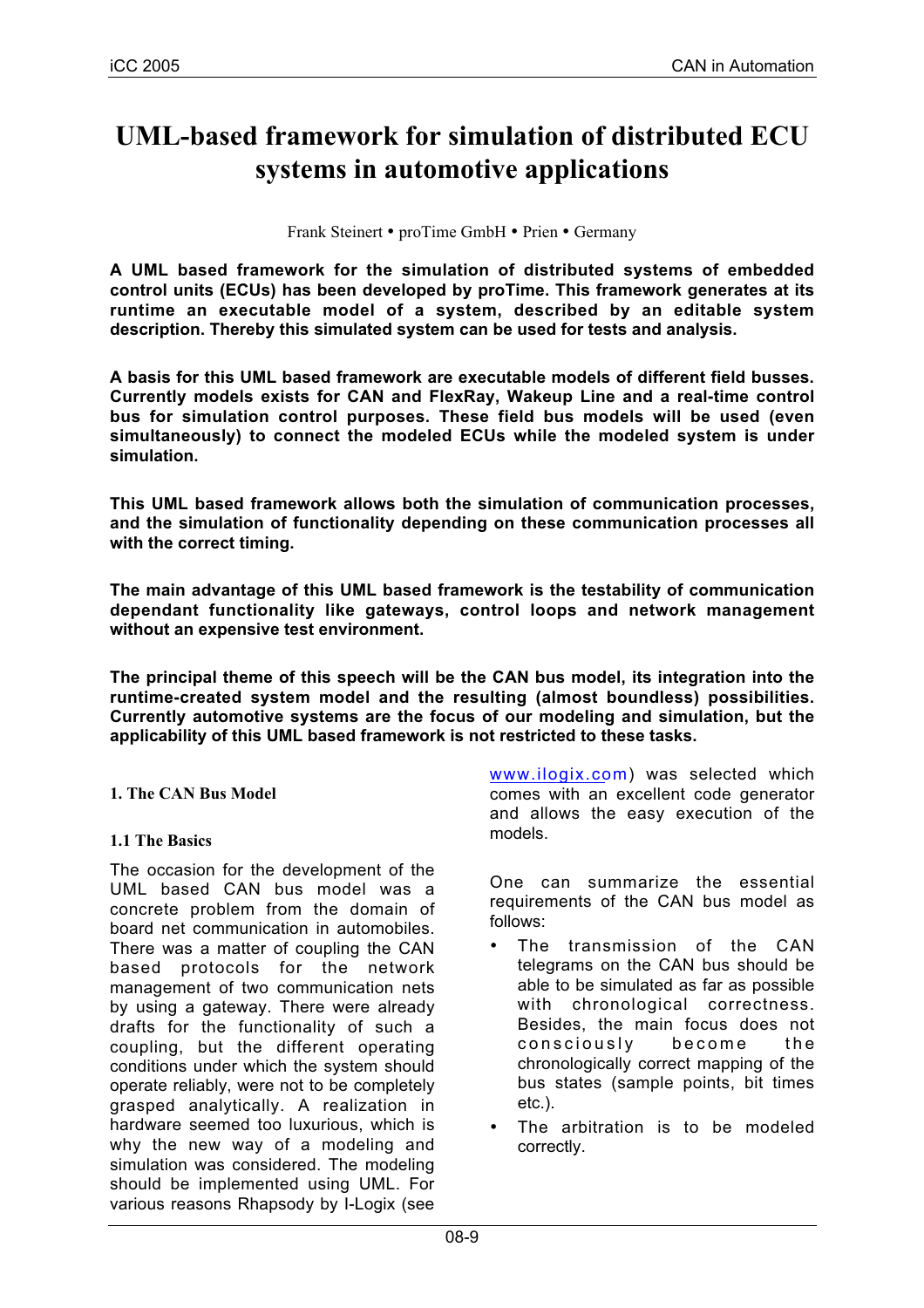- The CAN bus model can be simply reconfigured for the simulation of different scenarios
- The CAN bus model is to be able to simulate several instances of the model at the same time.
- A model of a CAN controller is to be provided which allows the very simple binding of existing driver implementations. This model must be able to be instantiated several times at the same time.

The CAN bus model simulates the CAN bus in terms of functionality, so that the modeling of the CAN bus can be abstracted from many of its aspects.

# **1.2 Modeling Of Time**

An essential problem of the behavioral modeling is the mapping of the timeline. Taking into account the purpose for which the model should be developed the following decisions were met:

- The time behavior of the modeled CAN bus triggers all the other functions of the model (e.g., the modeled CAN controllers).
- Only the transmission of telegrams (of their bits) on a modeled CAN bus "uses" time. All the other functions operate during simulation with infinite performance.

Therefore the time is measured with a resolution which corresponds to the bit time on a CAN bus. In each case at the end of such a time step the time is stopped for so long as needed, until all actions pending at this time step are carried out. Only when there is nothing more at this time step to do (or to be simulated), the time advances one step.

## **1.3 CAN Bus and CAN Controller**

Because of the realization of the described time model the CAN Bus model is reducible to provide a time base triggering the model's behavior and to transport CAN telegrams between the simulated CAN controller's models.

Taking into account the objective for which the model should be developed the following decisions were met:

- Bit stuffing is not taken into consideration, however, it can be upgraded any time without much effort.
- Error frames are not generated, because no errors can be expected from a undisturbed CAN bus. However, it is possible without much effort, to model the appearance of bit errors and the generation of error frames.
- The acknowledge bit is modeled indirectly: so long as only one controller is on the bus, its upload is not concluded (no "transmit interrupt" is triggered).
- The CAN controllers are very simply realized: Basic CAN without acceptance filtering. Because of the "infinite" performance style of simulation, this is not a restriction.
- The interrupts of a CAN controller are mapped using signals (events) which control the state machines of the model.
- The configuration of the CAN bus and the CAN controllers is read in by the simulation, at start up, from a file. This file is easily modified with a simple text editor.

In contrast to the reality where a CAN bus with its 2 wires has no behavior of its own (at least at the level of abstraction of interest to us) a part of the behavior of the CAN controllers is realized by the CAN bus model. But also in reality the CAN bus without its CAN controllers would be not really a CAN bus! For modeling reasons it is acceptable to give behavior to the CAN bus - the synchronization of the modeled CAN bus controllers is to be realized substantially easier over an active bus at the telegram level, because here the correct bit timing does not need to be modeled.

In Figure 1 the state chart of a simplified CAN bus state machine is illustrated which models the relevant behavior of a CAN bus.

The method "GetNextMessage" (transition from "ST\_Empty" to "ST\_InTrasmition") checks all CAN controllers registered with the CAN bus for the CAN telegram to be sent with the highest priority and fetches it. The machine remains in the state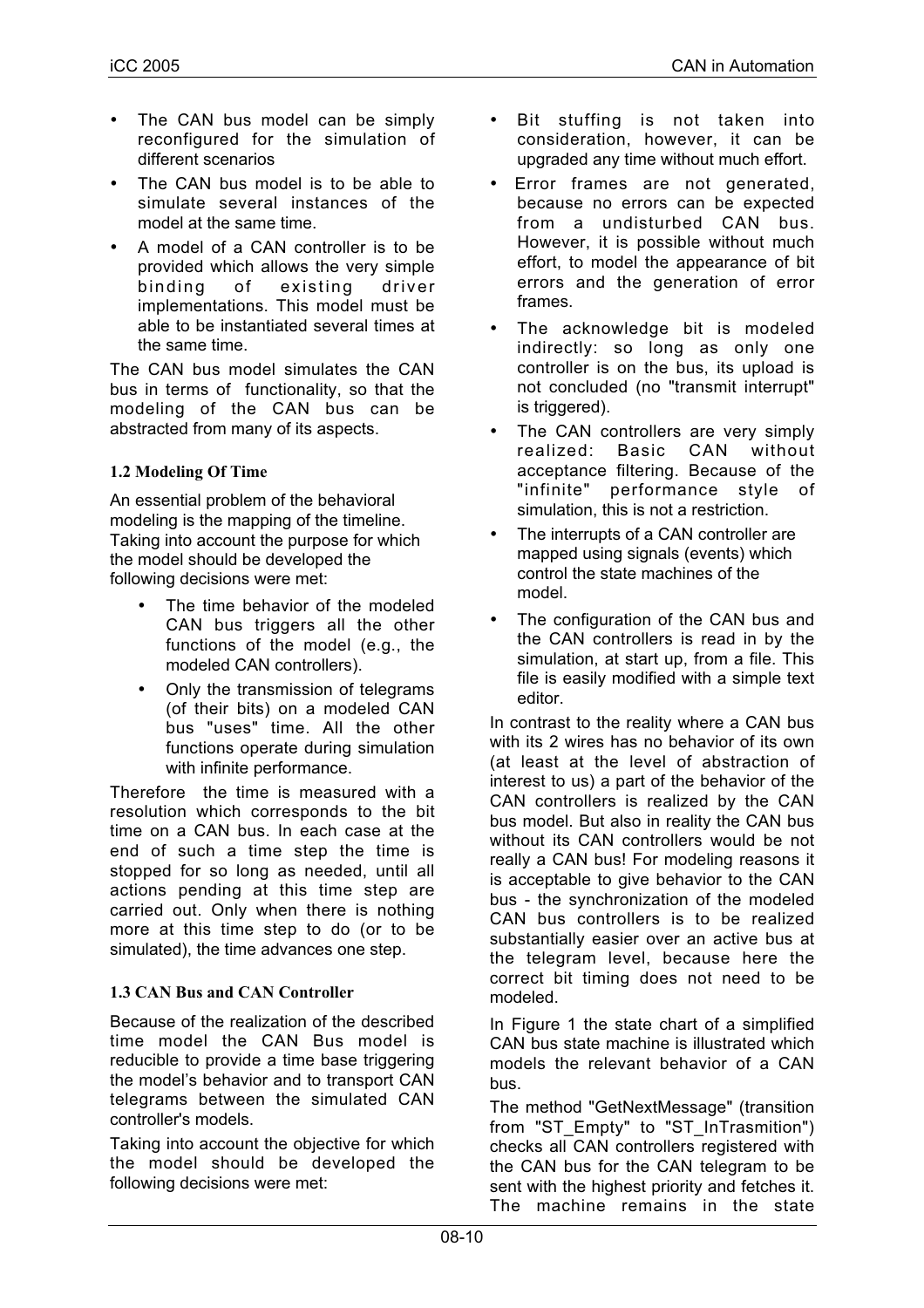"ST\_InTrasmition" for long as the duration of transmission of this CAN telegram. The duration of the telegram transmission depends on the number of data bytes (the Stuff Bits are ignored) in this telegram. With the method "SendNextMessage" all controllers are informed about the completed transmission of a telegram on the CAN bus and they receive this telegram. The sending controller interprets this information as a transmission confirmation. As a result the bus is blocked to model (c\_blockTicks) the INTERFRAME SPACE and afterwards the next telegram, which is already waiting, will be sent. If no telegram is to be dispatched, it waits for one. With "evCANSendMessage" it is signaled that a telegram was handed over for sending.

The lower partial machine provides information about the model regarding whether bus traffic actually occurs or not. This can be used for test purposes.

OVERLOAD- and ERROR-Frames are not modeled. However, these could be interesting for the simulation of error scenarios and could be inserted with low effort into the model.

The modeling of REMOTE-Frames is a task of the CAN controller's model.

The INTERFRAME SPACE is modeled without "Suspend Transmission" - but this too can be inserted into the model with minimal effort. For our previous work these unmodeled parts of the specification were not important.

The application interface of the CAN bus model is provided by an abstract interface class which is implemented by the CAN bus model. Figure 2 shows this interface class. The names of the methods are generally self explanatory, with an exception: the method "register controller" serves to announce the (simulated) CAN controllers to the bus model - only the CAN controllers known to the bus model can send and receive CAN telegrams using this bus model. Of course it is possible to generate any number of CAN busses and CAN controllers in any configuration and allocation at runtime. The generation of CAN busses and CAN controllers is done by (likewise modeled) a builder at runtime which takes its information from an editable file.

The interface of the CAN bus controller is likewise provided by an abstract interface class. This interface is implemented by the CAN controller model. In Figure 4 you can see the relevant class. Also here the names of the methods are generally self explanatory. Beyond that, the class has further methods which are used by the CAN bus model to inform it about the sending or the receipt of CAN telegrams. In principle it is possible on account of the modularity of the model to also create additional controller models and to insert them into the model. These could then be operating in the same simulation beside the other controller models in parallel.

#### **2. Additional Bus Models**

Beside the described CAN bus model models were already realized for FlexRay, the wake up line and a real-time control bus. The real-time control bus manages the simulation. The wakeup line models a digital signal for waking up (simulated) ECUs. For these bus models there are likewise suitable controller models. All bus models are naturally instantiable multiple times and are generated and linked by the builder during runtime according to a control file.

The models for the wake up line and the real time control bus are built up similarly to the model of the CAN bus. The relevant bus model has in each case a more complicated behavior than in reality. With the FlexRay model the division of tasks occurs between the controller and the bus in another way. Here the bus model serves merely as a clock generator, while it generates the so-called "macro ticks" and transmits them to all connected FlexRay controller models as trigger events for the state machines inside each controller model. The state machine's state chart of this clock generator is shown in illustration 3. The FlexRay controller model realizes here completely the winding up of the more complicated protocol and uses the FlexRay bus model merely for the transmission of the FlexRay frames. By contrast the bus model with the other modeled buses actively takes over the transmission of the telegrams and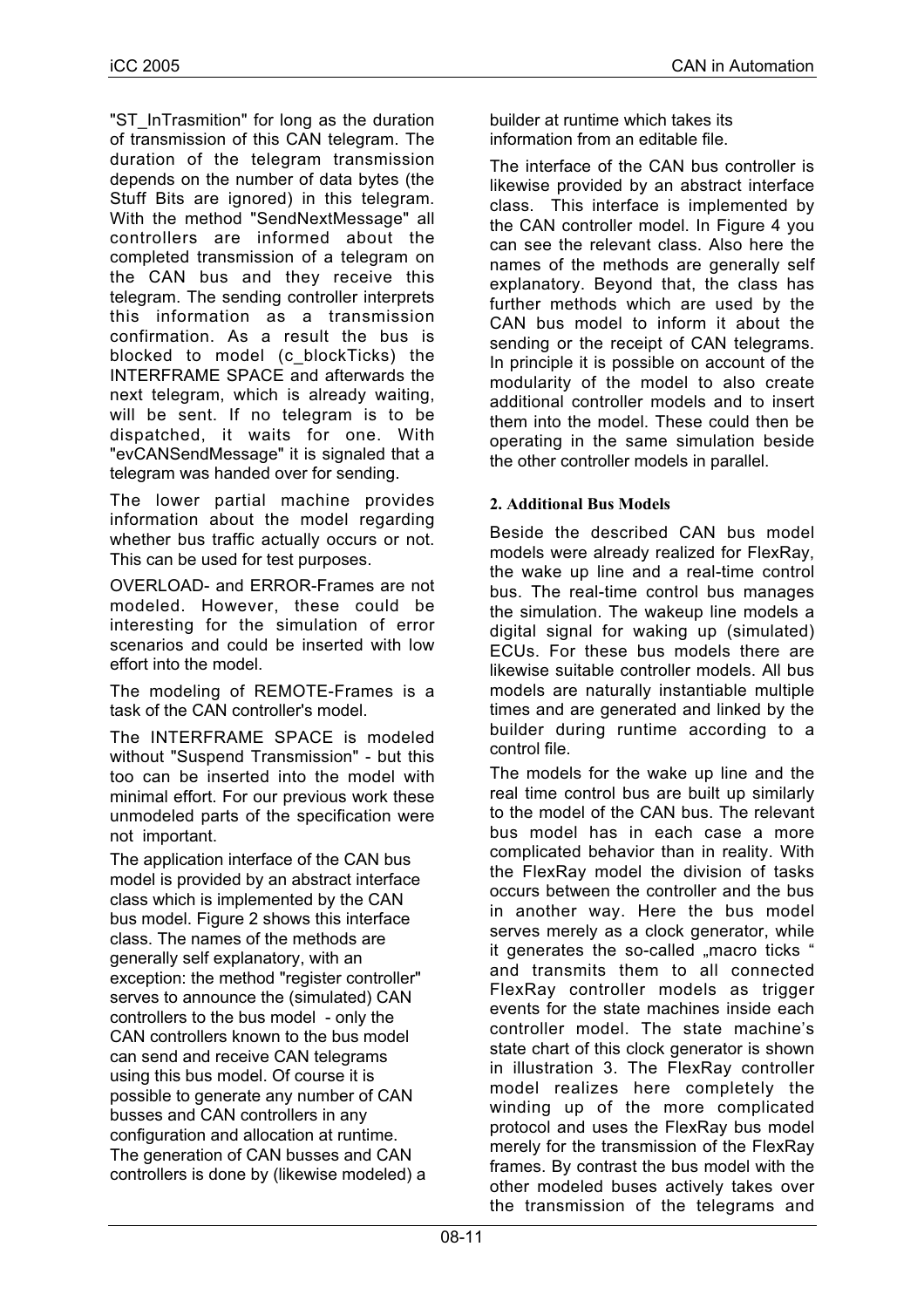realizes the respective transference protocol.

All bus models created up to now are several times instantiable and can be executed in the same simulation.

## **2.1. Extended Modeling Of Time**

On account of the realization and integration of further bus models it was necessary to extend the time model. Thus the FlexRay works, e.g., with a time resolution in the ns range. In a system to be simulated the time model is driven accordingly by the bus model which works with the smallest "time quantities".

#### **3. Modeling Of Bus Drivers**

For the use of the bus models in a simulated environment (ECU), the bus drivers from which the bus model forms an accessible application package are required in implemented software. In our framework for this purpose abstract superclasses were defined which encapsulate the communication mechanisms of the bus models and make it accessible to a driver. In illustration 5 the class diagram of an example CAN driver is shown. In principle the models are so open that any drivers can be realized.

#### **4. Simulation Framework**

Building up on the model elements described up to now (bus models, bus controller model, driver models) an extensive simulation framework was constructed. This simulation framework enables the simulation of extensive distributed systems in their complexity.

## **4.1 Structure Element Node**

The structure of a system to be simulated is based on the elements typically found in the automobile environment: bus, ECU and gateway. An ECU is a device communicating using one or several busses which executes application programs and accesses actors and sensors in the vehicle. A gateway provides communication between different busses and is a very complicated component, because it doesn't only transmit simple telegrams from one to another bus.

Furthermore, gateways can also be a component of an ECU. Beyond that, there are the higher communication protocols which are to be used by the ECUs. These higher communication protocols allow the transmission of bigger data volumes to control (transport protocols) or the system (network management, vehicle state management). Also there are the more or less standardized software layers which realize, e.g., the mapping of the signals generated or consumed by applications (e.g., a temperature, a command) on telegrams and frames.

The framework realizes these abilities of the ECUs by means of so called nodes. Besides, a node can contain one or several (different or of the same kind) bus bonds, a gateway and different applications. In the automobile sphere such a node always contains components of the vehicle state management and the network management, the latter also depending on the stamping of the respective bus.

#### **4.2 Integration Of User Applications**

An interface is provided for the simulation of applications. These applications can be executed within the systems provided with the framework. This interface is realized in form of an abstract superclass which contains all methods usable by an application. With these methods an application can send signals and receive. With these methods it is also controlled by the simulated vehicle state management. Among the rest, an element of this abstract superclass is an attribute which carries the name of an application. With this name an application is identifiable and can be associated, above all, in the system definition of one or several nodes.

#### **4.3 Definition Of Systems To Be Simulated**

To simplify the operation of the frameworks the framework reads in the structure information from a control file by the start of a simulation. This is possible, because behavioral model, behavioral implementing and the mapping of the system structure were decoupled from each other. By the realized decoupling of the system structure the simulation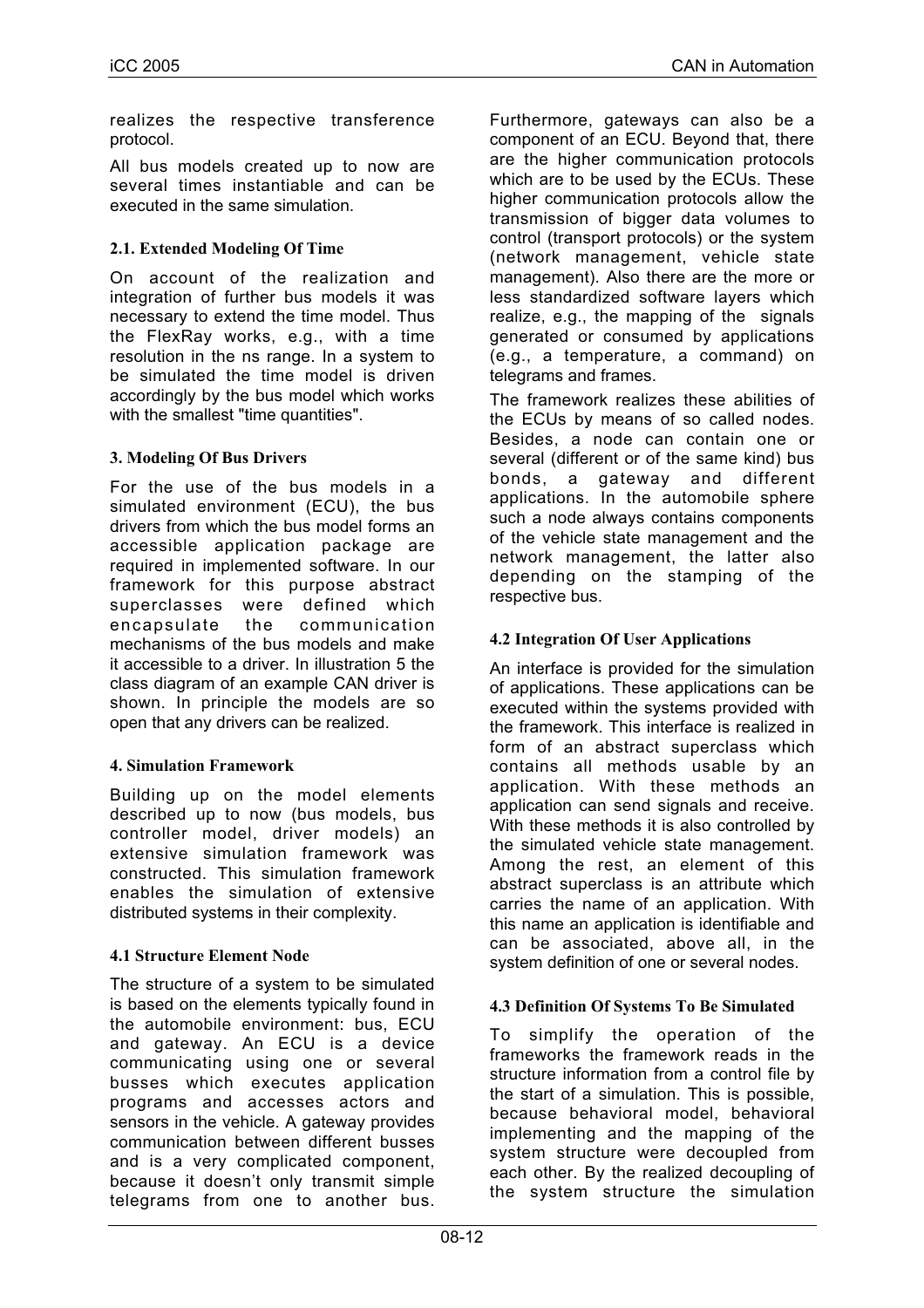framework gets practically usable and user-controllable. A builder integrated in the framework generates all of the required objects (instances of the bus models, Nodes etc.) at run time and links up them according to the control file. Besides, it is possible to generate this control file from other data sources, e.g., of a board net database. Beside the structure information the communication profiles (which telegrams or frames from a node will also get generated or consumed which signals are mapped like on telegrams and frames are taken ...) from the control files. Same applies to the parameterization of the gateway model. Also the gateway model needs information about which reception telegrams or frames are to be mapped in which way in transmit telegrams or frames. Figure 6 shows a sample of a simulation screen dump.

# **4.4 Sample Of Usage**

With the help of the following example the use of this simulation-framework can be made clear by the hedging of functional specifications .

CAN based networks of ECUs in a car are coupled via gateways. Besides, the network management is realized on each of the nets according to OSEK-NM. The OSEK-NM provides for the fact that all ECUs are woken up if an ECU becomes awake and all ECUs in sync fall asleep when all ECUs are ready. With the coordination of the network management on the single buses by a real gateway false functions were observed in the practice over and over again. These led to the fact that the asleep-processes were delayed and states even appeared where only one part of the ECUs fell asleep and this was on account of the activity of the other ECUs which then woke again etc. The cause was discovered by analysis in the synchronization mechanism of the gateway. A new procedure was developed for this synchronization mechanism. By means of the simulation (about bus coupled simulated ECUs and gateways with OSEK-NM) it could be proved that this new procedure also operates under "adverse" edge conditions correctly. For this "just" the different test scenarios which create exactly these edge conditions were modeled and executed in the simulation execute. Besides, it was substantially easier to create complex test conditions with the model than in a real bus.

The evaluation of the NM specific behavior of the gateway and the nodes was developed by an additional node element which NM-Checker realizes. This NM-Checker observes the CAN telegrams communicated on the simulated busses and evaluates them. As soon as it ascertained a violation of the OSEK-NM specification, these were captured.

On account of the strict encapsulation of all model elements it was possible to extract afterwards the NM-Checker from the framework and to embed in a test environment. This test environment allows the access to real busses, the real systems in the car. Therefore it became possible, to certify the NM-Checker in the simulation, and also to evaluate the behavior to be of more real use in hardware with realized functionality.

Frank Steinert proTime GmbH J.-v.-Fraunhofer-Str. 9 • D-83209 Prien +49(8051)6916-0 +49(8051)6916-11 Frank.Steinert@protime.de http://www.protime.de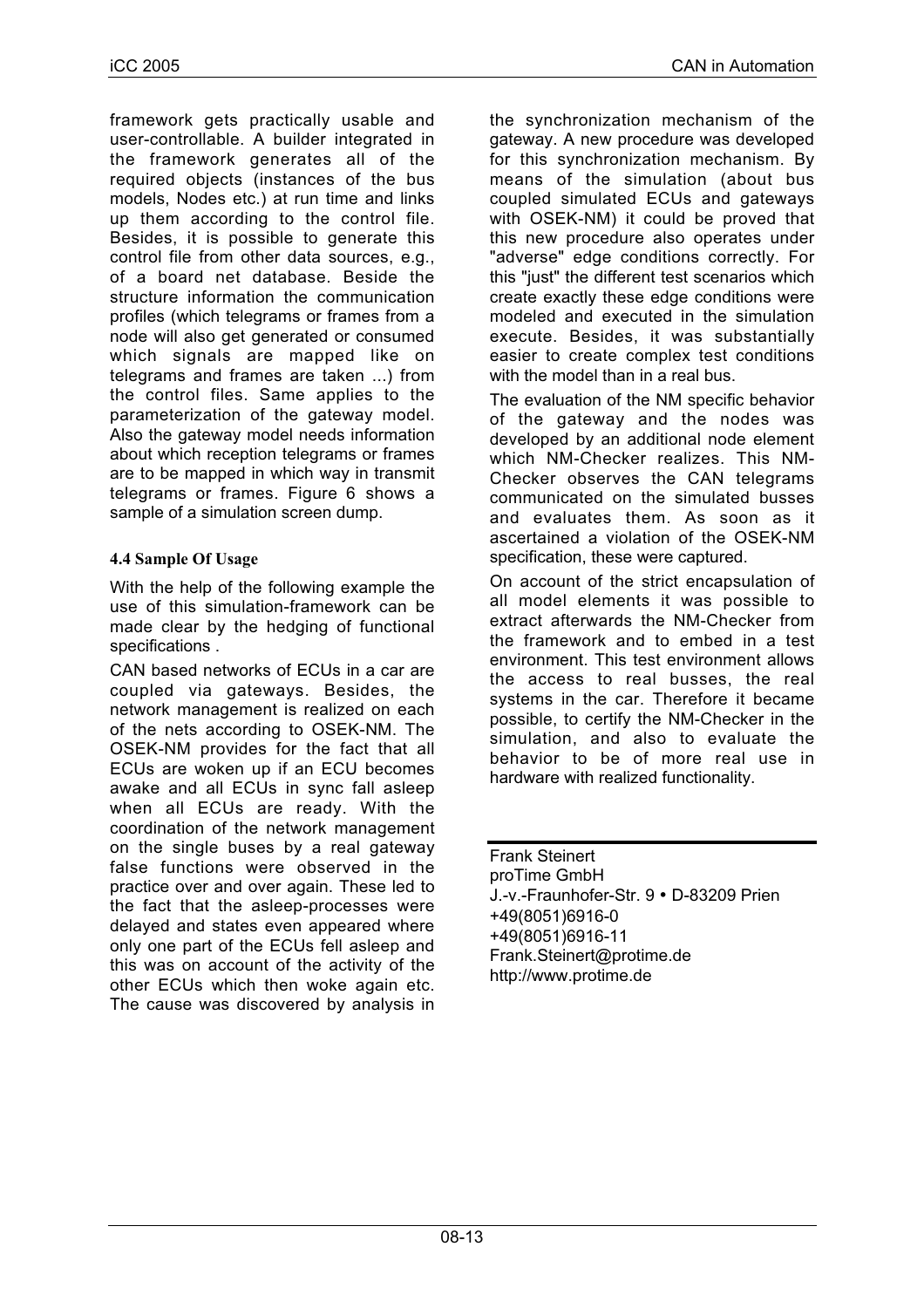

Figure 1: Statemachine of the CAN bus model



Figure 4: Public interface of the CAN controller